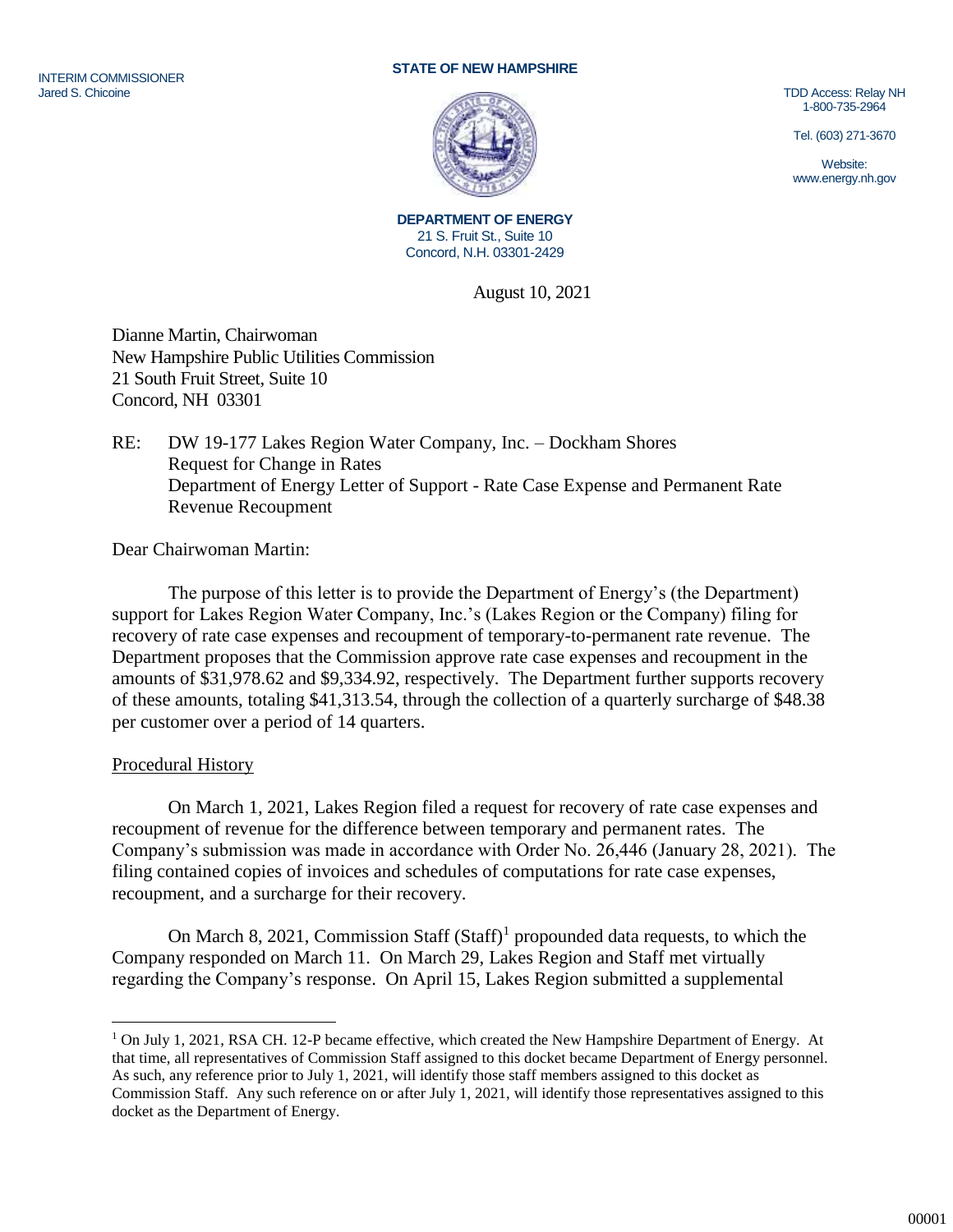response which made three revisions to its filing: (1) the Company modified its calculation of the recoupment; (2) Lakes Region added an additional rate case expense item along with the supporting invoice; and (3) the Company revised the amount of the requested surcharge.<sup>2</sup> Lakes Region submitted two additional rate case expense items on June 9.

According to its April 15 supplemental response, Lakes Region requested approval of rate case expenses and recoupment in the amounts of \$31,891.12 and \$9,439.69, respectively. The Company also requested recovery of those amounts, totaling \$41,330.81, through a quarterly customer surcharge of \$84.69, collected over eight quarterly billing periods. In its June 9 submission, Lakes Region requested recovery of an additional \$402.50 in rate case expenses.

### Rate Case Expenses

 $\overline{a}$ 

With the inclusion of amounts in its April 15 supplemental response and June 9 submission, Lakes Region requested recovery of rate case expenses totaling \$32,293.62. The associated charges are for legal and accounting services, preparing and mailing customer notifications, and stenographer services. The supporting documentation included with the March 1, April 15, and June 9 submissions consist of copies of invoices, calculation schedules, and a summary schedule. Each invoice shows the name of the vendor and total amount charged, and provides a description and date for each charge or service rendered. The Department contends that the documentation adequately supports Lakes Region's request, thus meeting the standard of Puc 1905.03 (a) through (d).<sup>3</sup>

The Department reviewed Lakes Region's summary of its compiled rate case-related expenses and confirmed amounts in the summary schedule were supported by charges on invoices billed to the Company. The Department also examined those invoices to ensure that the corresponding charges are recoverable as rate case expenses, pursuant to Puc 1906.01 (b).

The Department proposes reducing total rate case expenses by \$315.00 based on adjustments to correct two expense item amounts. The first is a reduction of \$210.00 for a charge for service related to responding to commission audit inquiries. In accordance with Puc 1907.01 (c) (expenses related to responding to commission audit inquiries), and as stipulated in the settlement agreement in this docket, $4$  are non-recoverable. The second is a decrease of \$105.00 to adjust for an expense item in which the amount of time applied exceeded the time shown on the invoice. Both adjustments are shown on the Department's calculation of recoverable rate case expenses attached to this letter.

<sup>2</sup> Lakes Region's March 29 and April 15, 2021 response and supplement to the data request are included as an attachment to this letter.

<sup>3</sup> Puc 1905.03 Documentation of Expenses Required. For each expense filed with the commission for recovery as a rate case expense, the utility shall provide detailed evidence of all rate case expenses and any related allocations including: (a) All invoices paid or to be paid; (b) Name of each vendor; (c) The amount of the expense to be included as part of rate case expenses; and (d) A description and date of the charge or service rendered.

<sup>4</sup> The Settlement Agreement, submitted December 4, 2020 and approved by Order No. 26,446 (issued on January 28, 2021), expressly states that the Company will not seek recovery of costs relative to the Commission's audit in DW 19-177.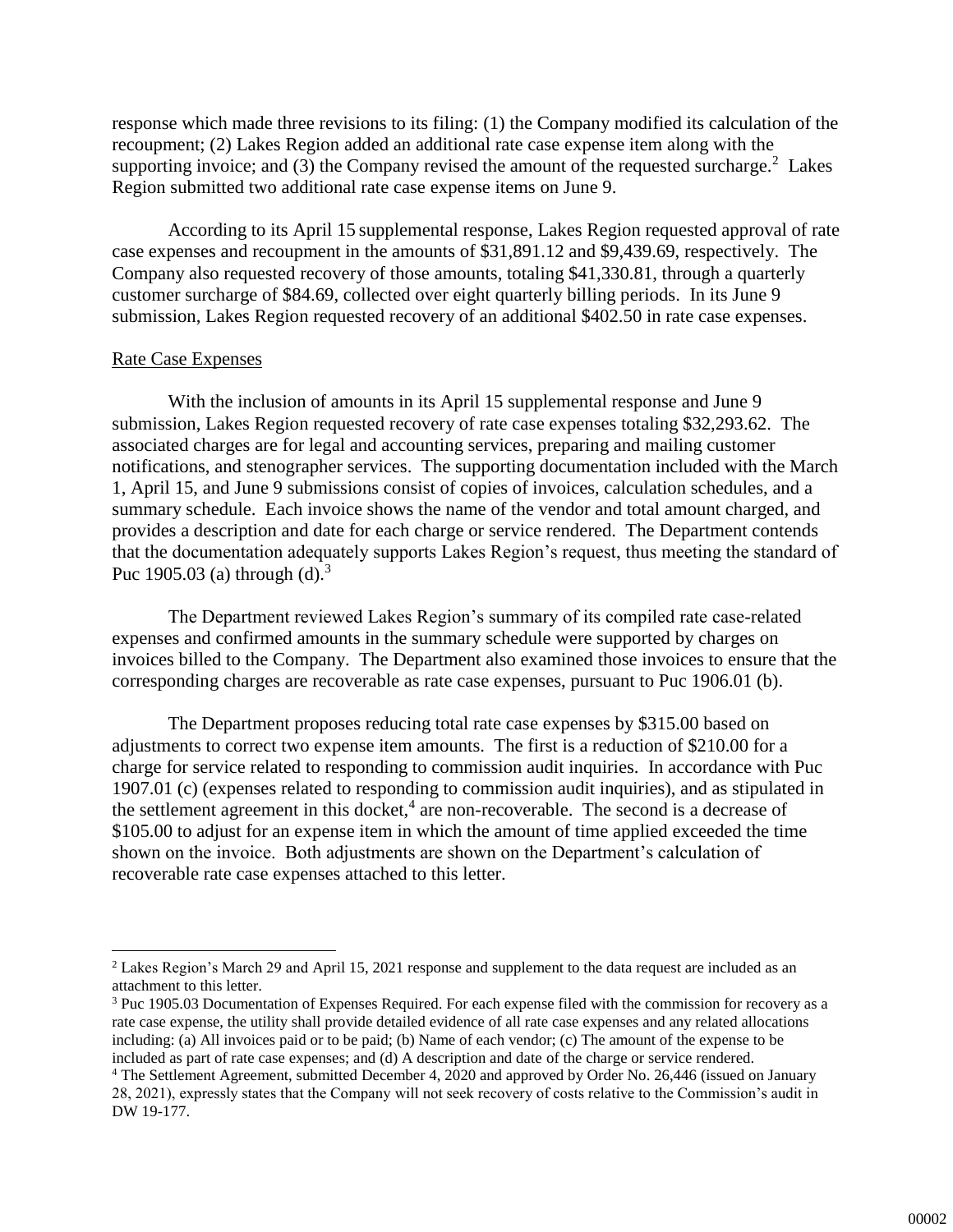After subtracting the above adjustments from the amount requested by the Company, the Department supports recovery of rate case expenses totaling  $$31,978.62$  ( $$31,978.62 =$ \$32,293.62 - \$315.00), pursuant to Puc 1906.01 (PUC rule regarding recoverable rate case expenses, provided the expenses are related to the rate case, just and reasonable and in the public interest, including expert consultant fees, legal and accounting fees, administrative fees, and costs related to the preparation of items required as part of a full rate case).

#### Temporary-to-Permanent Rate Revenue Recoupment

 $\overline{a}$ 

Lakes Region proposed recoupment for recovery of revenue associated with the incremental difference between temporary and permanent rates for service rendered from February 10, 2020 through January 28, 2021.<sup>5</sup> Based on information shown in the recoupment calculation schedules, the recoupment covers both fixed charges, which increased, from \$48.46 to \$145.42 per quarter, and usage at the volumetric rate, which decreased, from \$0.0123.to \$0.00757 per gallon. The calculation schedules provided by the Company indicate that the 61 Dockham Shore system customers are billed quarterly.

Lakes Region proposed a net recoupment of \$9,439.69 based on recovery of revenue for the temporary-to-permanent rate differential on fixed charges totaling \$22,898.73 and usage at volumetric rates of (\$13,459.04), a credit. The Department noted that the Company adjusted for the number days covered by the recoupment period within the first and last quarters using a proration based on days that temporary rates were in effect during each of those quarters, divided by total days in the quarter.<sup>6</sup>

The Department reviewed the Company's calculation and identified two issues. First, the Department found that the computation for the last quarter is based on 28 days of temporary rates, rather than 27. Because permanent rates became effective on January 28, 2021, by default, the final date for temporary rates should be January 27. The number of days for recoupment in that quarter should therefore be 27, January 1-January 27, 2021. It appears that the Company inadvertently included January 28 in its count of temporary rate days. Second, the Department identified that the temporary rate for the final quarter, which should be \$1.232 per hundred gallons, was not the exact rate used.

In the Department's opinion, the effect of these two issues on the the volumetric-related recoupment amount are minor. After adjusting for these two items, the Department determined that the requested net recoupment should be \$9,334.92, based on recovery of revenue for fixed charges of \$22,832.80 and a credit for usage at volumetric rates of \$13,497.88.

The Department recognizes the Company's right to recover the difference between the Company's temporary rates and the final rates determined by the Commission, pursuant to RSA 378:29 (statute regarding adjustment of rates) and per Order No. 26,466. As a result, the

<sup>&</sup>lt;sup>5</sup> In its March 15, 2021 filing, Lakes Region used December 31, 2020 as the end date for the recoupment period. In the April 15 supplement, the Company changed the end date to January 28, 2021, which is consistent with Order No. 26,446.

<sup>6</sup> The proration of days is shown in Lakes Region's "Base Rate Reconciliation" schedule. Supplemental Response to Staff Data Request, dated April 15, 2021.